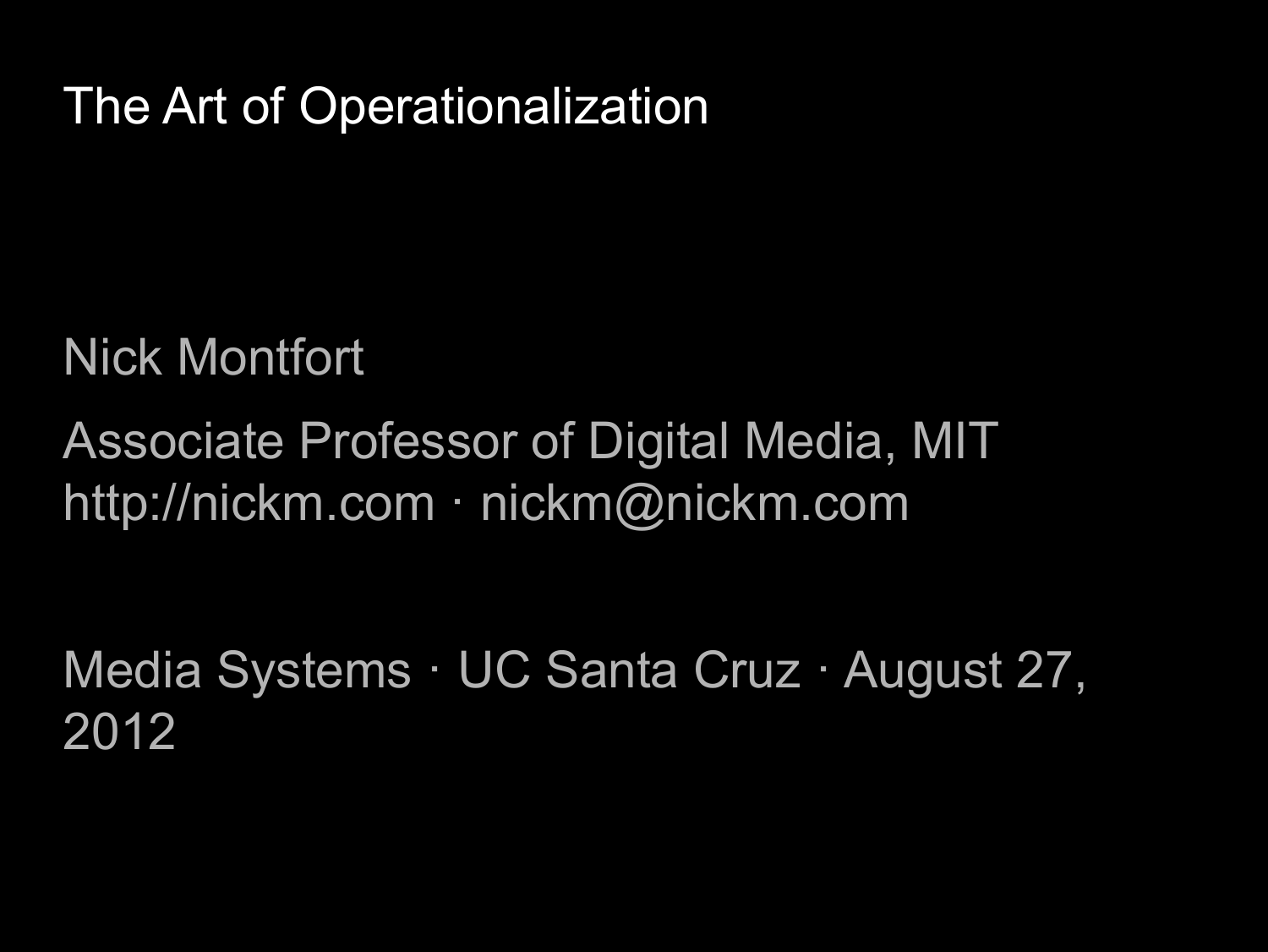| Google                                                        | гŌ<br>$\alpha$<br>operationalization<br>Sign in                                                                                                                                                                                                                                                                                                                                                                                                                                                                                                                                                                                                                                                                                                                                                                                                                                                                                                                                                                                                                                                                                                                                                                                                                                                                                                                                            |
|---------------------------------------------------------------|--------------------------------------------------------------------------------------------------------------------------------------------------------------------------------------------------------------------------------------------------------------------------------------------------------------------------------------------------------------------------------------------------------------------------------------------------------------------------------------------------------------------------------------------------------------------------------------------------------------------------------------------------------------------------------------------------------------------------------------------------------------------------------------------------------------------------------------------------------------------------------------------------------------------------------------------------------------------------------------------------------------------------------------------------------------------------------------------------------------------------------------------------------------------------------------------------------------------------------------------------------------------------------------------------------------------------------------------------------------------------------------------|
| Search                                                        | ۰<br>SafeSearch moderate v<br>About 48,900 results (0.34 seconds)                                                                                                                                                                                                                                                                                                                                                                                                                                                                                                                                                                                                                                                                                                                                                                                                                                                                                                                                                                                                                                                                                                                                                                                                                                                                                                                          |
| Web<br>Images<br>Videos<br><b>News</b>                        | <b>Associate These and Fast clustering?</b><br>$\frac{1}{\sqrt{2}}$ =<br>Oswratianalization<br><b>NEW PER</b><br><b>Sprintformal Cheficilities</b><br>a promptly auto The time impression.<br>$1.154 - 3$<br><b>ALL OR THINGS IN THE EXPERIMENT PRODUCTION</b><br>in.<br><b>WEIGHT</b><br><b>Banco</b><br><b>SALES</b><br><b>ASSIMILIA (MARK AND TALIST)</b><br><b>CREW SPORT</b><br>uita<br>Those impor-<br><b>DESIGNATI</b><br>$\Xi^-$<br><b>January</b><br><b>STARRA</b><br>ij<br>$rac{1}{2}$<br>tay anti<br>Indonesi<br>ngen<br>Commercial Co.<br>proprietary and control<br>$\label{eq:1} \frac{\omega_{\text{max}}}{\omega_{\text{min}}}\frac{\omega_{\text{max}}}{\omega_{\text{min}}}\frac{\omega_{\text{max}}}{\omega_{\text{min}}}\frac{\omega_{\text{max}}}{\omega_{\text{max}}}\frac{\omega_{\text{max}}}{\omega_{\text{max}}}\frac{\omega_{\text{max}}}{\omega_{\text{max}}}\frac{\omega_{\text{max}}}{\omega_{\text{max}}}\frac{\omega_{\text{max}}}{\omega_{\text{max}}}\frac{\omega_{\text{max}}}{\omega_{\text{max}}}\frac{\omega_{\text{max}}}{\omega_{\text{max}}}\frac{\omega_{\text{max}}}{\omega_{\text{max}}}\frac{\omega$<br><b><i><u>Schulter Brand</u></i></b><br><b>REPORT</b><br>tiens:<br><b>NA MANI</b><br>張田<br>495 × 340<br><b>Michelle Avenue &amp; Max</b><br>320 × 315<br>400 × 300<br>934 × 704<br>640 × 770<br>597 × 490<br>$\frac{1-\alpha}{\alpha}$ |
| Shopping<br><b>Books</b><br>More<br>Any time<br>Past 24 hours | <b>District</b><br><b>FIGURE 2.1</b><br><b>MARCH</b><br>All Corp.<br>Scott of the State Street East<br>Activity,<br>曲<br>THE KELATION HIT SETWEEN THEORIES AND "KEALITY"<br><b>STATISTICS</b><br>ESCO.<br><b>Lines</b><br><b>SUZULU</b><br><b>TOULO</b><br><b>Bank Mi orang</b><br>$+$ $+$<br><b>Bridge Art Ave</b><br>$rac{1}{2}$<br>ante altra pe<br>TEXORY<br>10 Assessment Avenue in Antonio Archive<br><b>MAGIN</b><br><b>NH II</b> +10<br><b>FUEL RUSSIAN</b><br><b>State State</b><br><b>Zederlien</b><br><b>STATISTICS</b><br>printed and<br>25.<br><b>Rendell</b> And<br><b>CONTRACTOR</b><br><b>COLLANS</b><br><b>TERRITA</b><br><b>SEPRETS</b><br><b>State</b><br>$\begin{array}{l} 1.443 \times 0 \\ 0.4799 \end{array}$<br>$\begin{array}{l} 0.017388879 \\ 0.12388998 \end{array}$<br>EMPIRICAL<br>Ę<br><b>STPOTELSES</b><br><b>GENERALIZATIONS</b><br><b>CONTRACTOR</b><br>NUMBER<br>-<br>49-14039-1-120-2<br><b>CALLA</b><br><b>STATE</b><br><b>SOLU</b><br><b>CALLS</b><br><b>ASSAULT</b><br><b>Analysis</b><br>Seattle Modern Car<br><b>SHOW</b><br>$\begin{array}{l} 1.583 \pm 0.06 \\ 1.483 \pm 0.06 \\ \end{array}$<br><b>STATISTICS</b><br><b>BELLYANINE 370 × 287</b><br>1840 × 1654<br>670 × 728<br>1854 × 2329<br>677 × 728<br><b>Ballion Frank</b><br>772 × 719<br><b>STARK</b><br><b>All Links</b><br>regulated                                                 |
| Past week<br>Custom range<br><b>All results</b><br>By subject | <b><i>Senite's Counce</i></b><br>÷<br>Chapter 5<br>$\frac{\sigma_{\rm FDM}}{\sigma_{\rm FDM}}$<br>1000<br>Y.<br>Conceptualization,<br>$-2000$<br>w<br><b>UNITED TOP</b><br>E.<br>Operationalization, and<br>Will cover<br>盥<br>on, bain<br><b>RENATIVE</b><br><b>Concert Contract</b><br>in. mar.<br>$\equiv$<br>Measurement<br><b>SERVICORS</b><br>an III<br>money, replies<br><b>fallecies</b><br>$120 \times 90$<br>$934 \times 494$<br>tions, ren<br>635 × 373<br>$500 \times 309$<br>61 L<br>$500 \times 608$<br>1500 × 1125<br>沾                                                                                                                                                                                                                                                                                                                                                                                                                                                                                                                                                                                                                                                                                                                                                                                                                                                     |
| Any size<br>Large                                             | Page 2                                                                                                                                                                                                                                                                                                                                                                                                                                                                                                                                                                                                                                                                                                                                                                                                                                                                                                                                                                                                                                                                                                                                                                                                                                                                                                                                                                                     |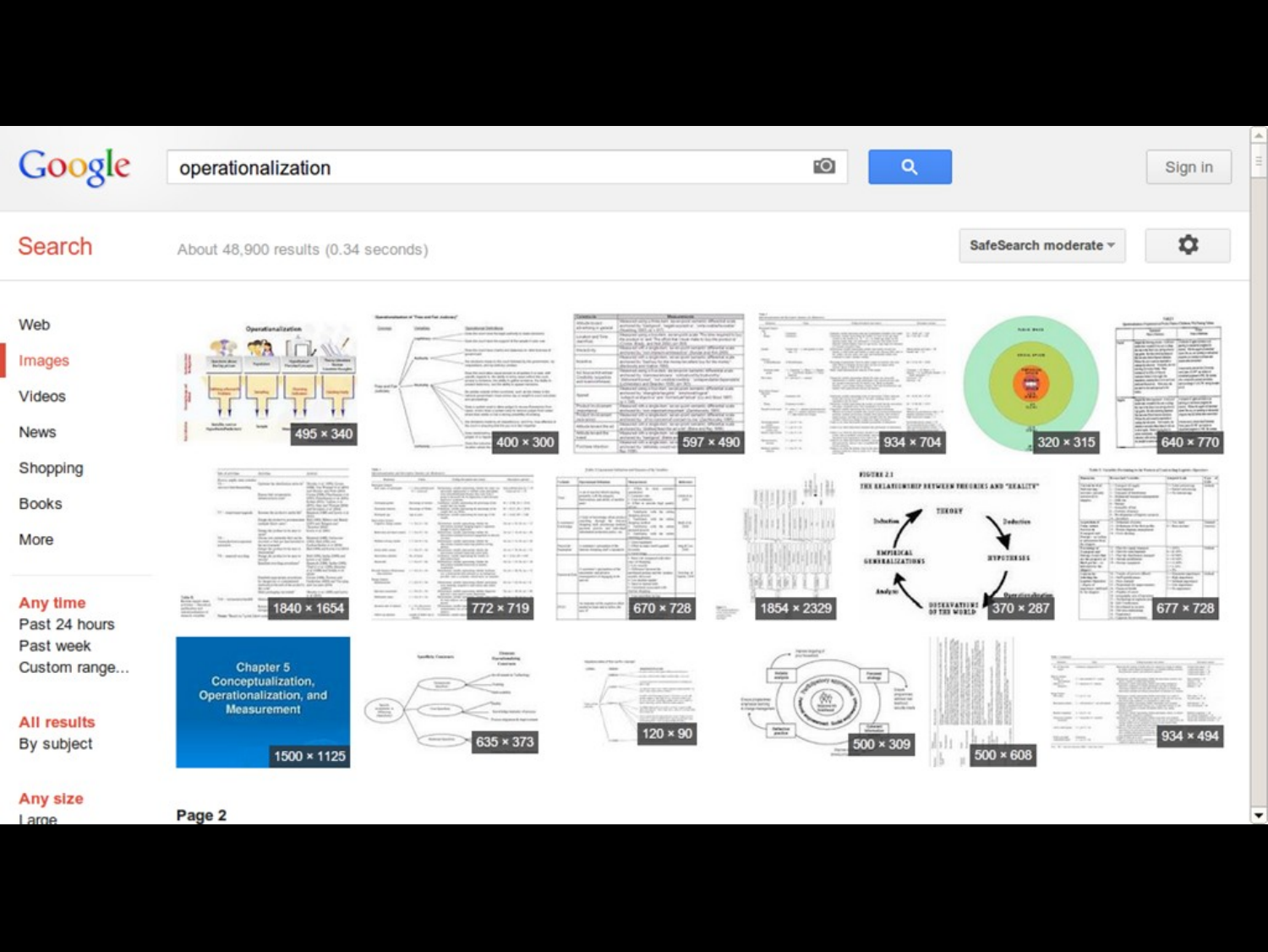### GRIOT, Fox Harrell, MIT

# MEXICA, Rafael Pérez y Pérez, UAM-Cuajimalpa & UNAM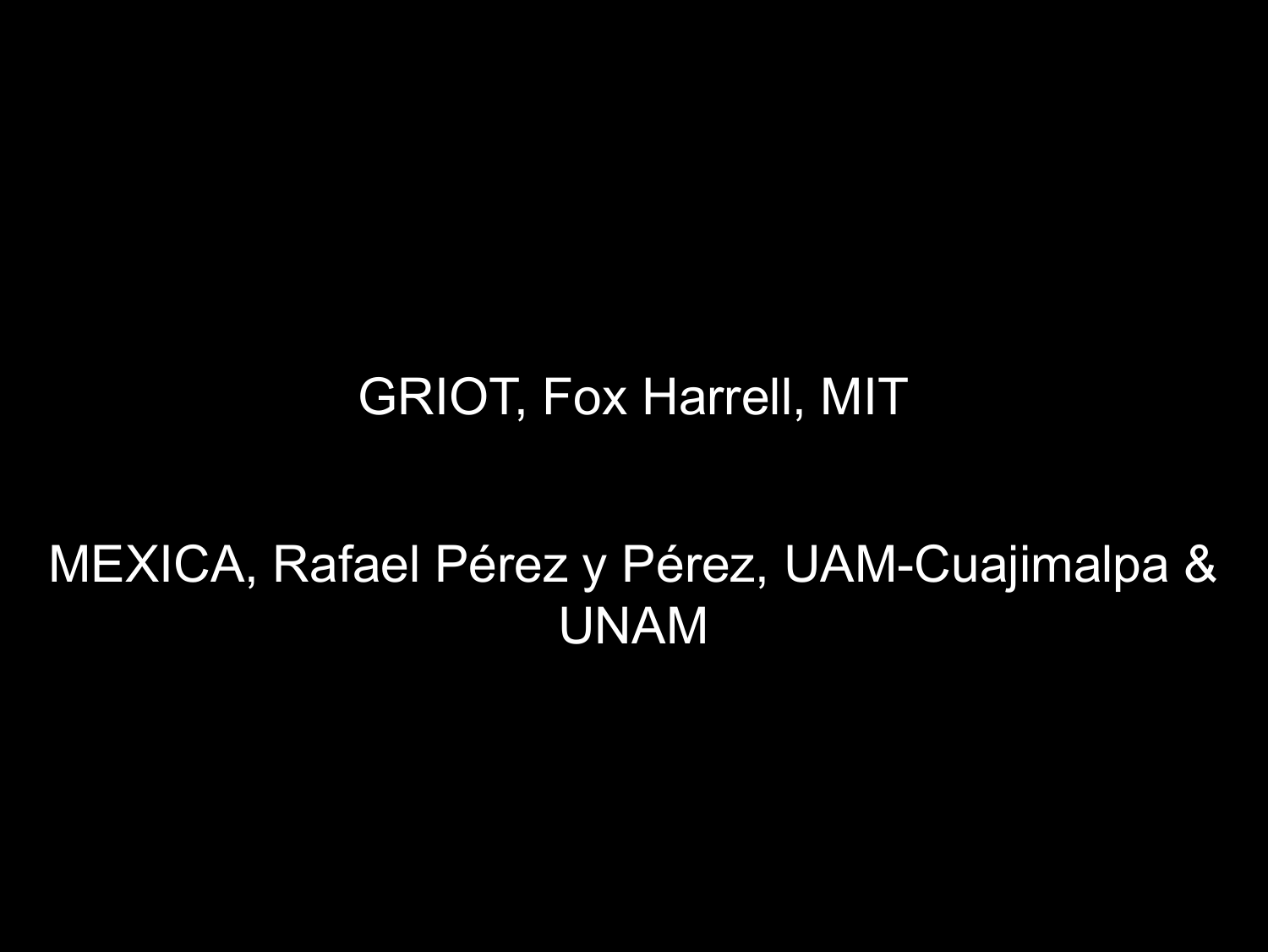# 1 **Curveship**

is a full-featured interactive fiction system with threestage pipelined text generation,

implements concepts of narrative variation in all five main categories of Genette's *Narrative Discourse,*

has been integrated with an existing plot generator, MEXICA, to tell generated stories in different ways,

is free software, available at http://curveship.com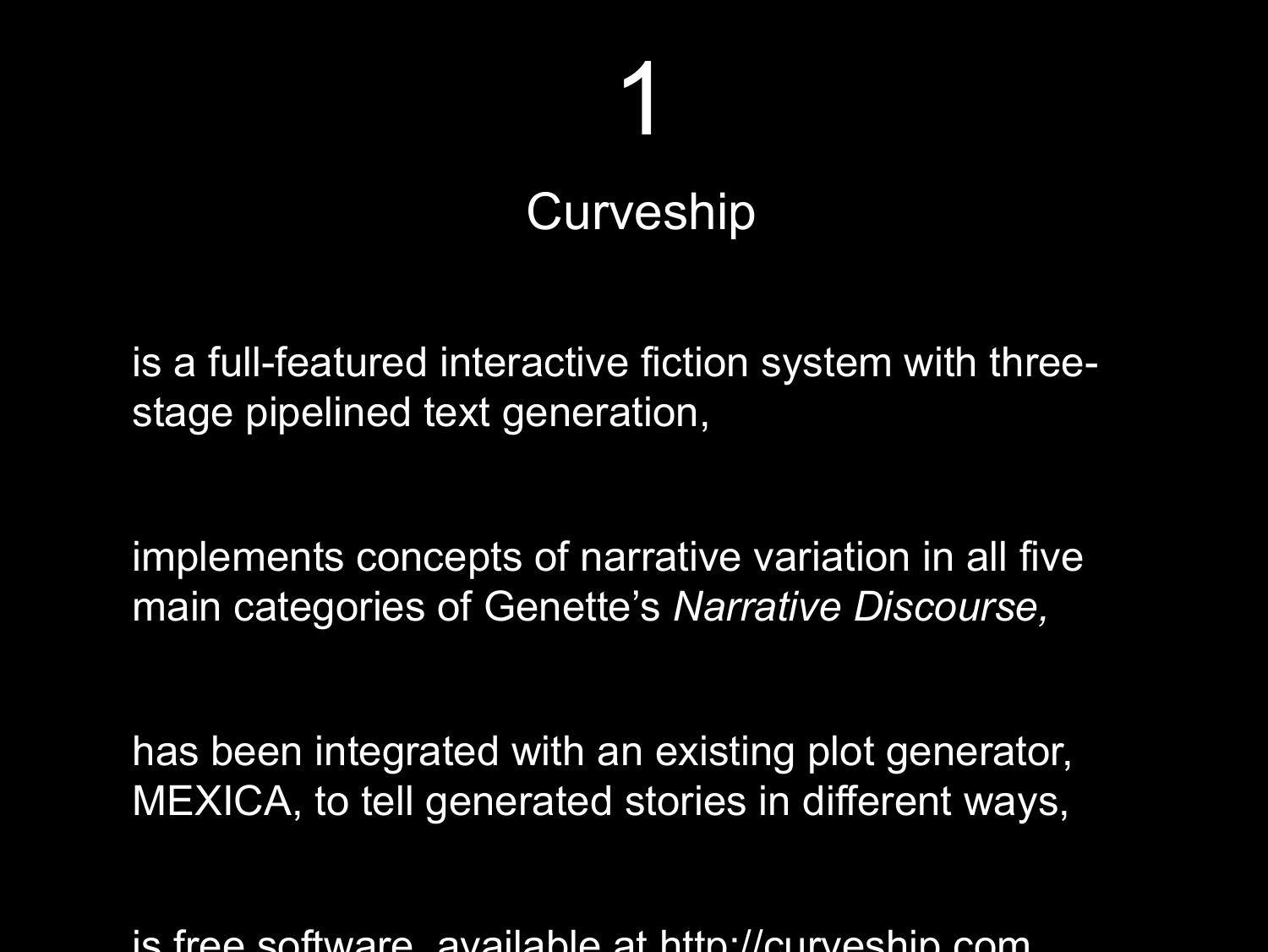

*Exercises in Style* Raymond Queneau, 1947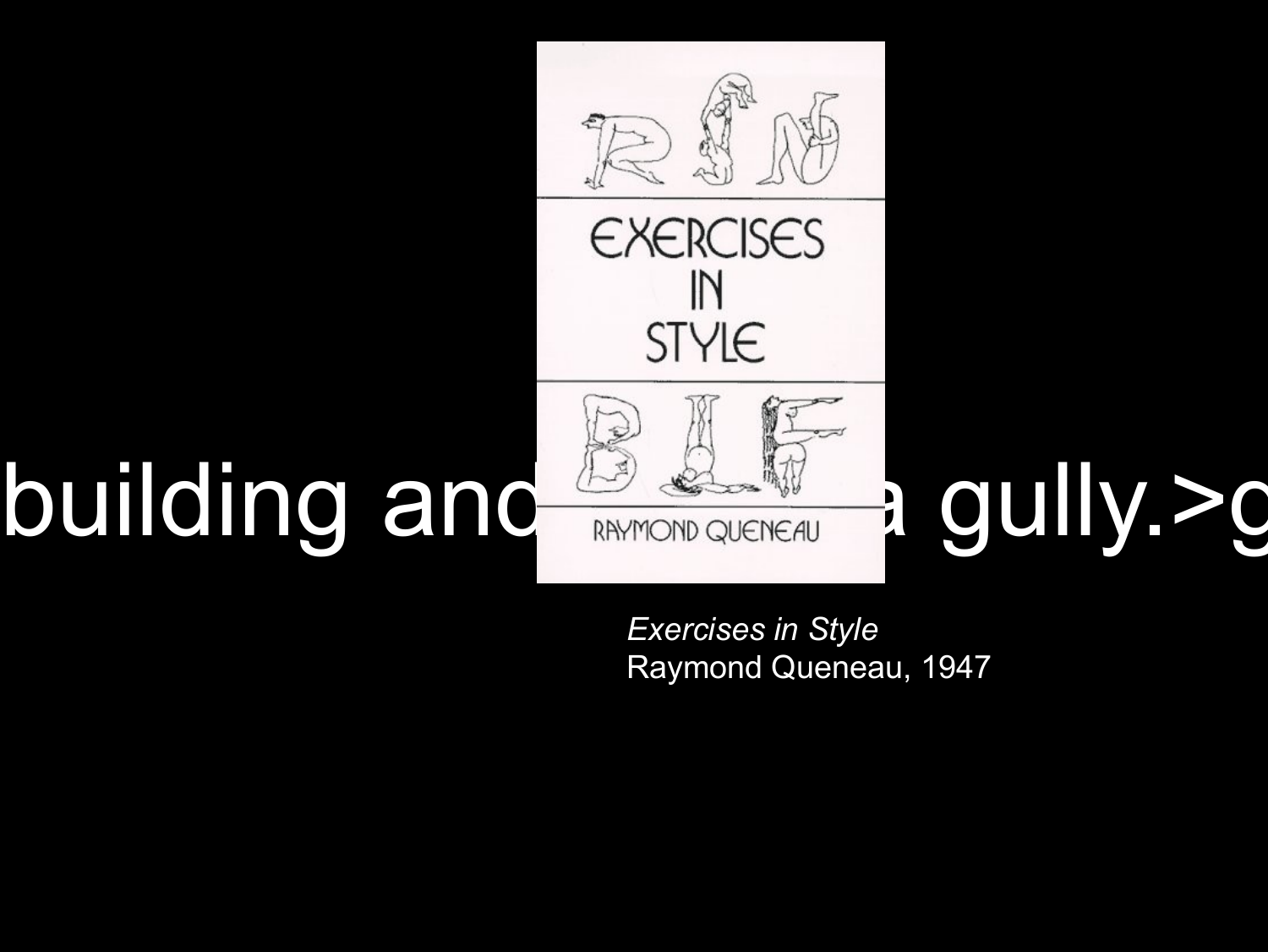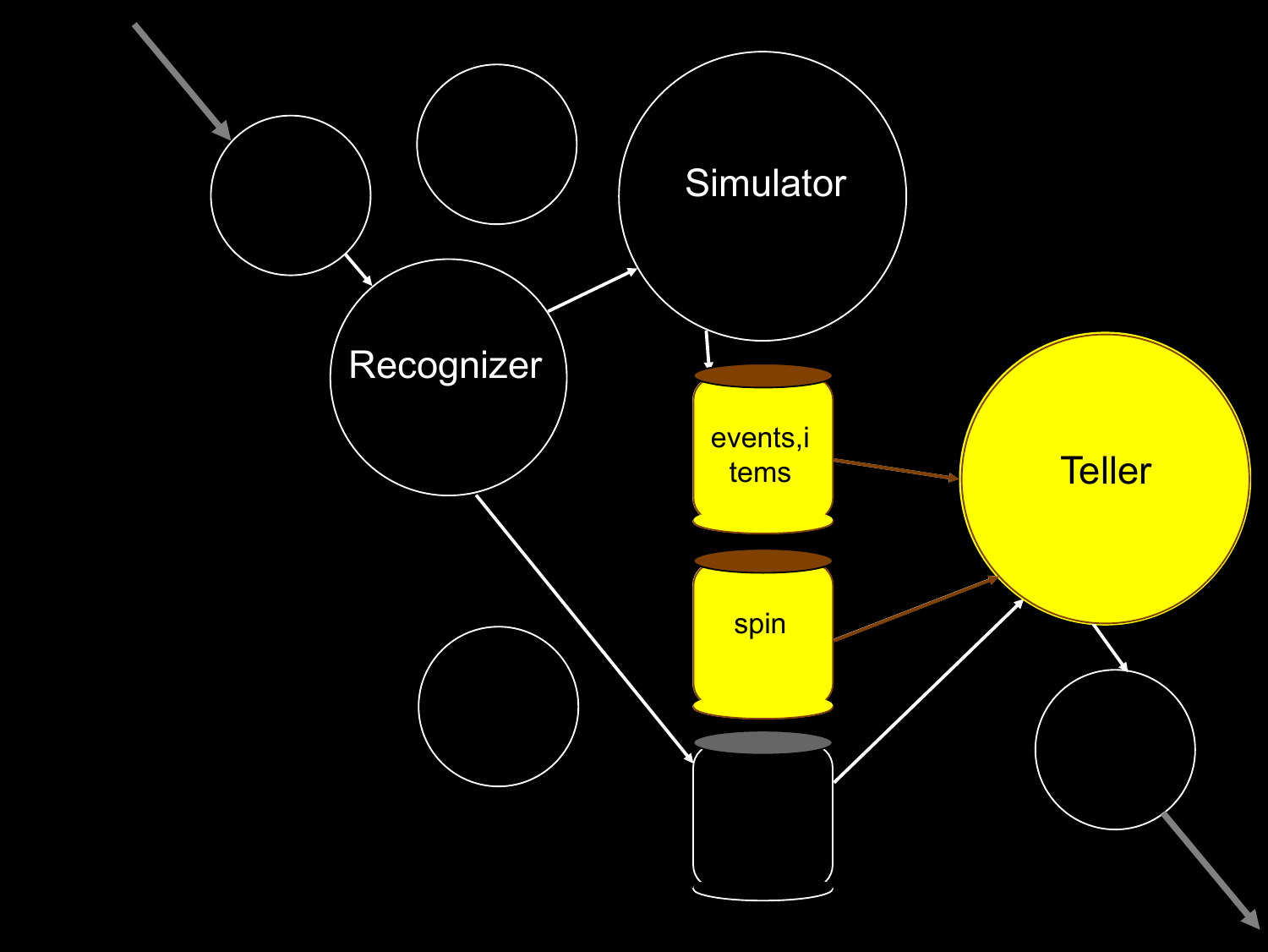# 2

### Through the Park

is extremely concise (one page, one slide, one kilobyte), simple, and easy to understand,

implements a real narrative technique (ellipsis),

produces stories that suggest different interpretations and have different emotional resonance,

is of limited enough scope to be translated and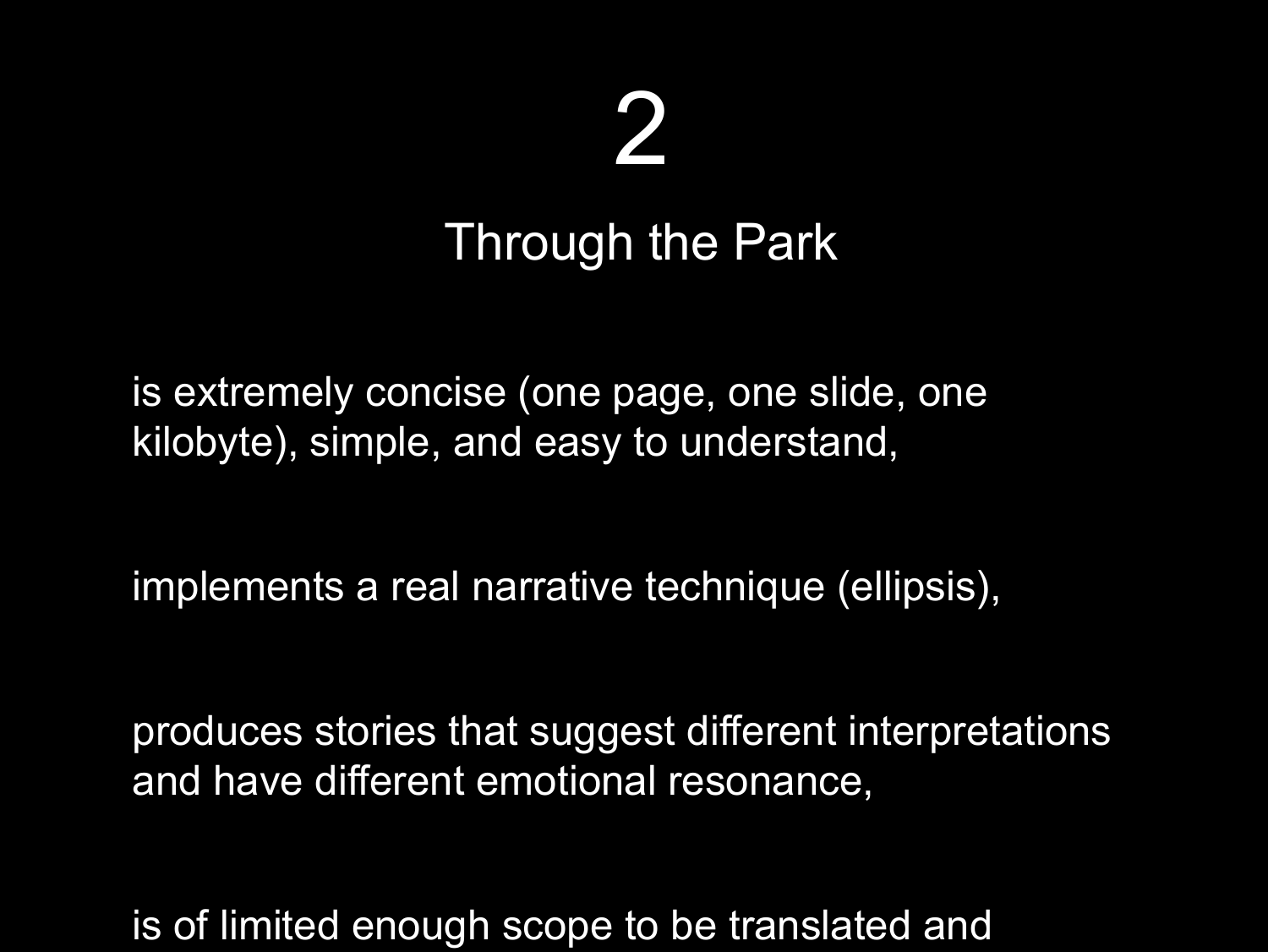import random, textwrap

text = ["The girl grins and grabs a granola bar",

"The girl puts on a slutty dress",

"The girl sets off through the park",

"A wolf whistle sounds",

"The girl turns to smile and wink",

"The muscular man paces the girl",

"Chatter and compliments cajole",

"The man makes a fist behind his back",

"A wildflower nods, tightly gripped",

"A snatch of song reminds the girl of her grandmother",

"The man and girl exchange a knowing glance",

"The two circle",

"Laughter booms",

"A giggle weaves through the air",

"The man's breathing quickens",

"A lamp above fails to come on",

"The man dashes, leaving pretense behind",

"Pigeons scatter",

"The girl runs",

"The man's there first",

"Things are forgotten in carelessness",

"The girl's bag lies open",

"Pairs of people relax after journeys and work",

"The park's green is gray",

"A patrol car's siren chirps"]

while  $len(text) > 8$ :

text.remove(random.choice(text))

print "\nThrough the Park\n\n" + \

 $t$ extwran fill(" "ioin( $t$ ext) + "", 80)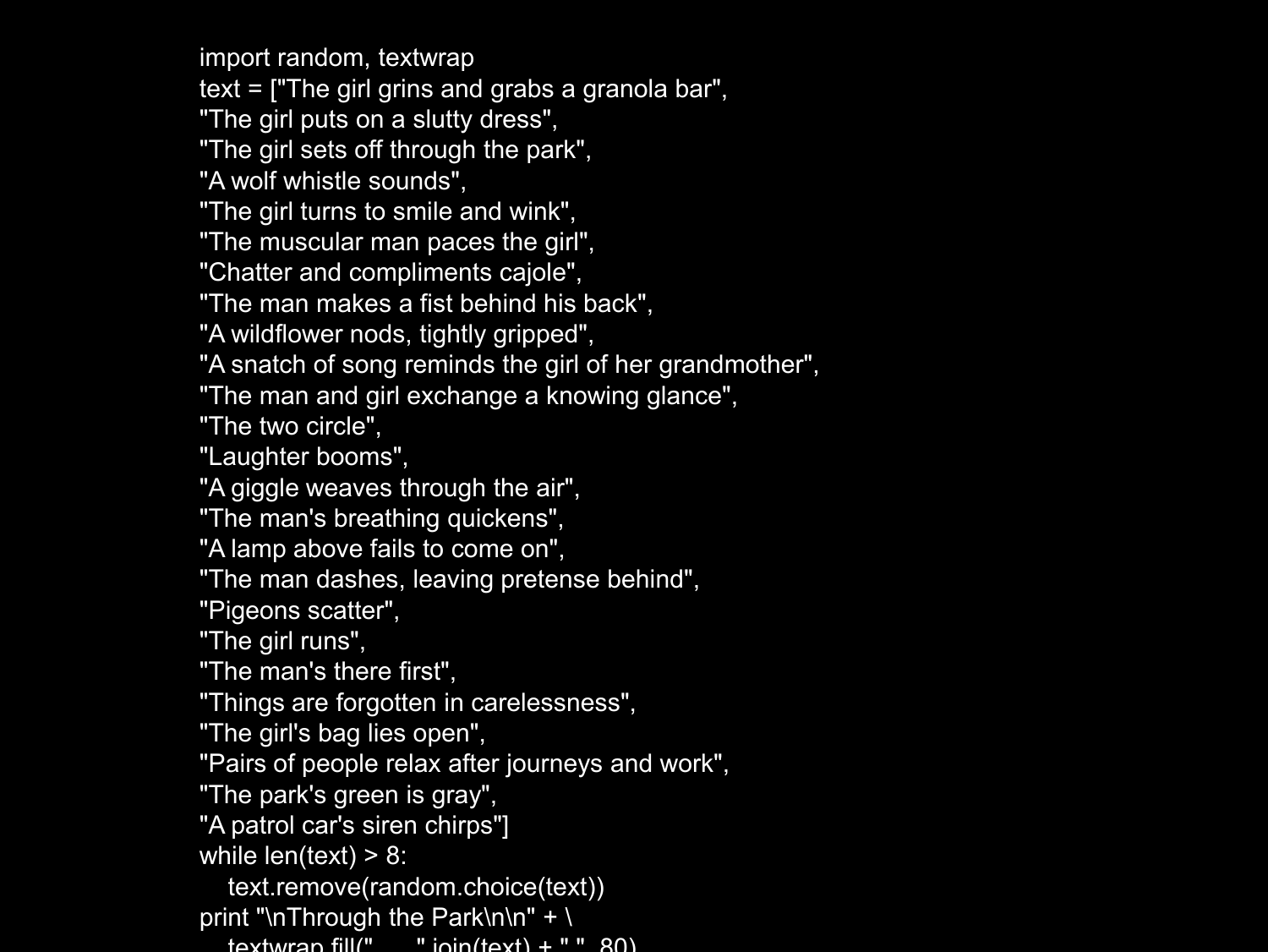The reader will be pleased to remember, that ... we gave him a hint of our intention to pass over several large periods of time ... we give him ... an opportunity of employing that wonderful sagacity, of which he is master, by filling up these vacant spaces of time with his own conjectures …

(Henry Fielding, 1749)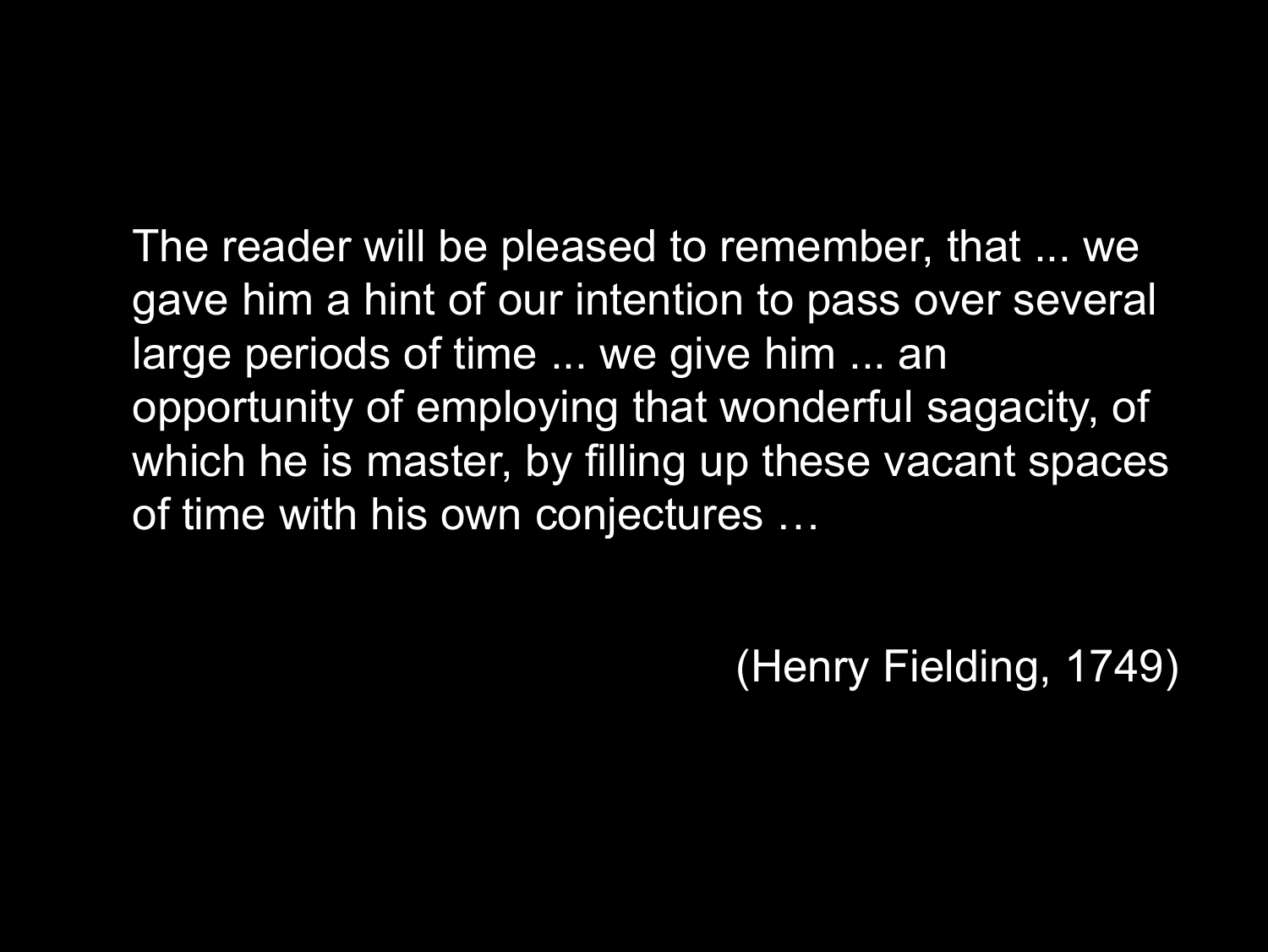It's definitely a story generator. I like how my interpretation of the story can vary drastically on which cues are included. This is partly due to a few sharply-charged cues: the girl's smile, the knowing glance, the blank stare, and the police siren. Depending on which of these are included, cues like the girl's bag or the movement can be erotic or horrific.

(Gregory Weir, 2008)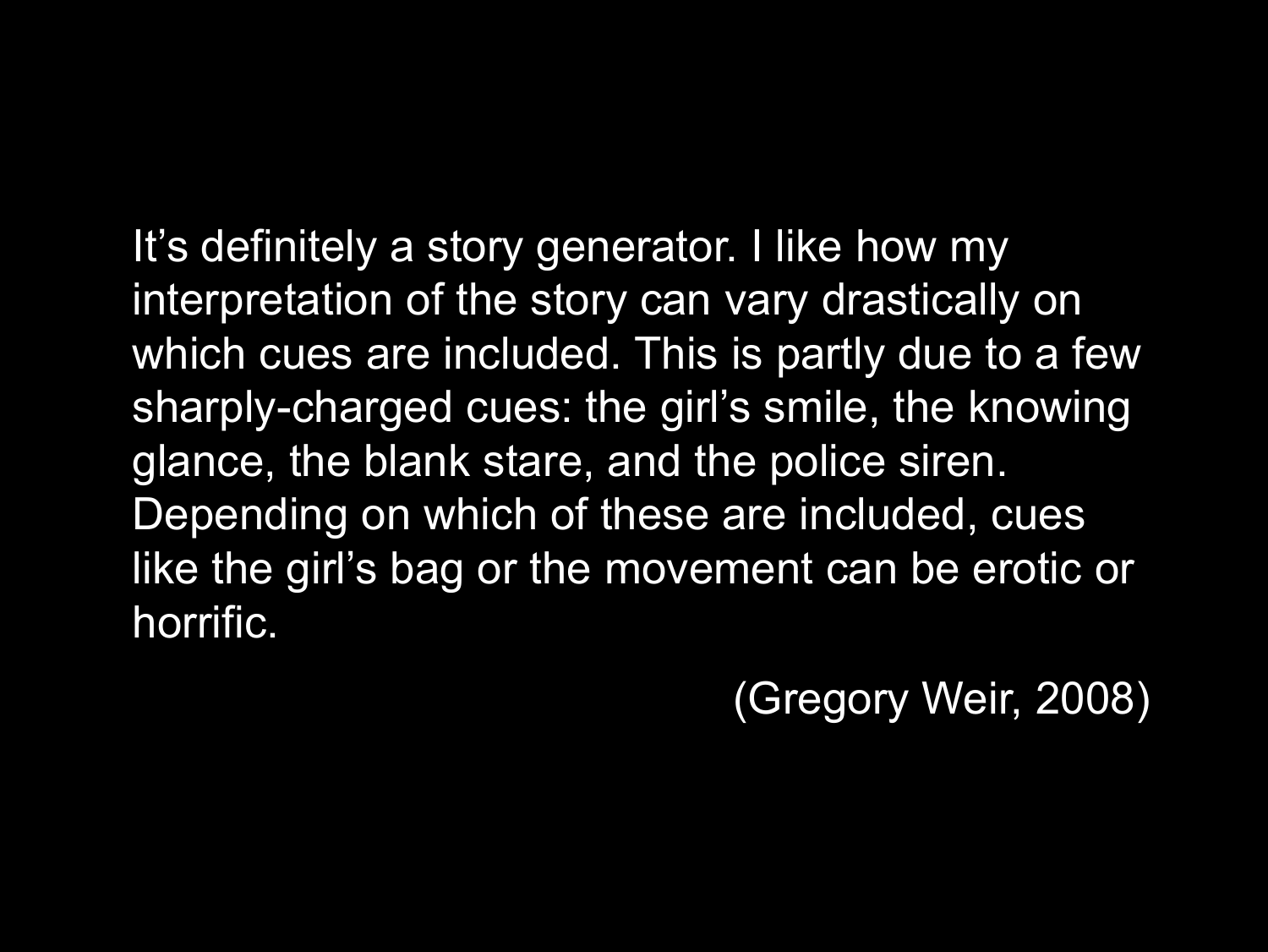### Через парк

девушка надевает откровенное платье. ... девушка идет по парку . ... слышится вой волка. ... сильный мужчина идет за девушкой. ... в воздухе смешки. ... мужчина уходит прочь, что-то остается недосказанным. ... голуби взмывают вверх. ... пары отдыхают после долгой прогулки или тяжелого рабочего дня. ...

### (Natalia Fedorova, 2012)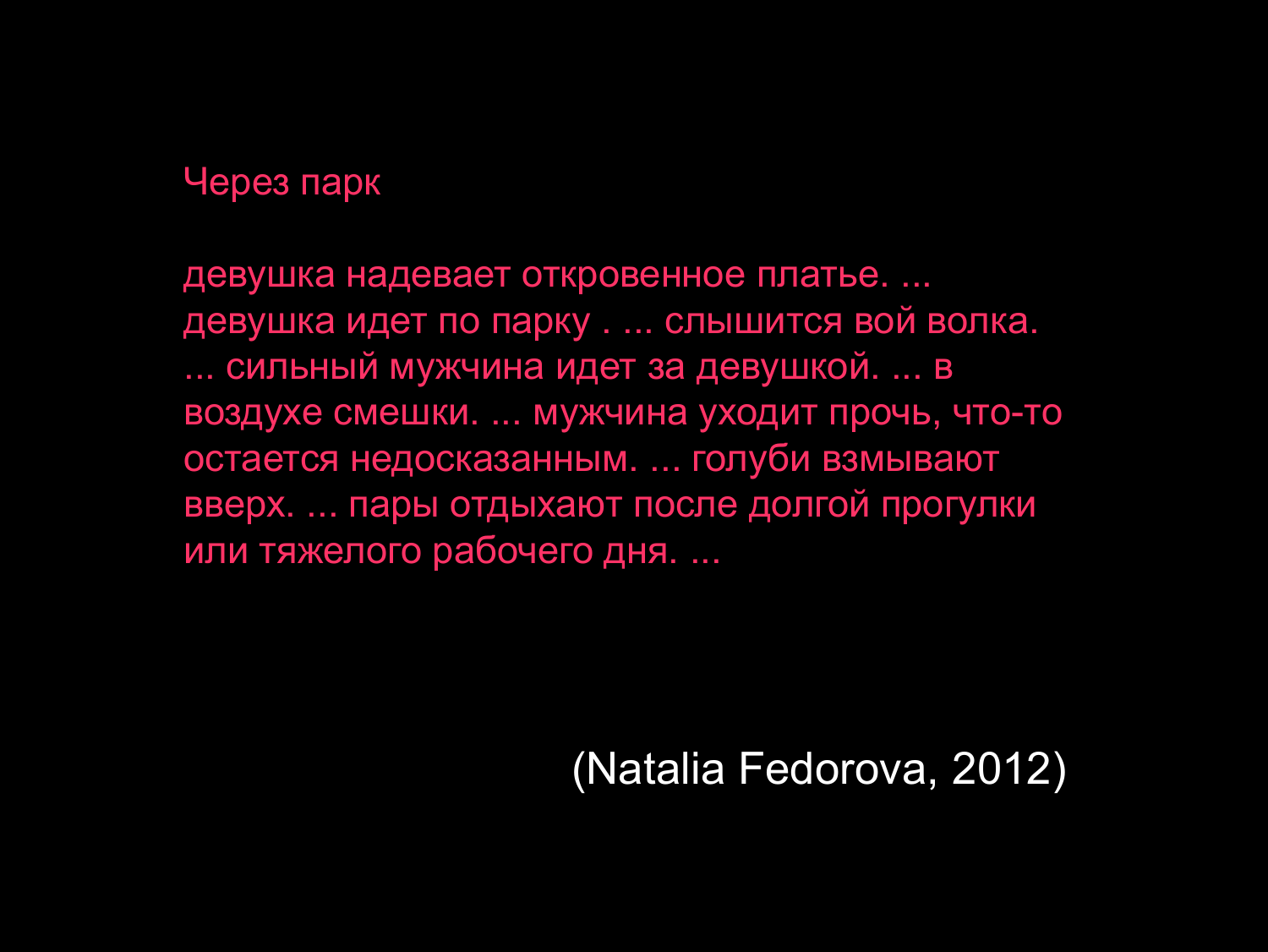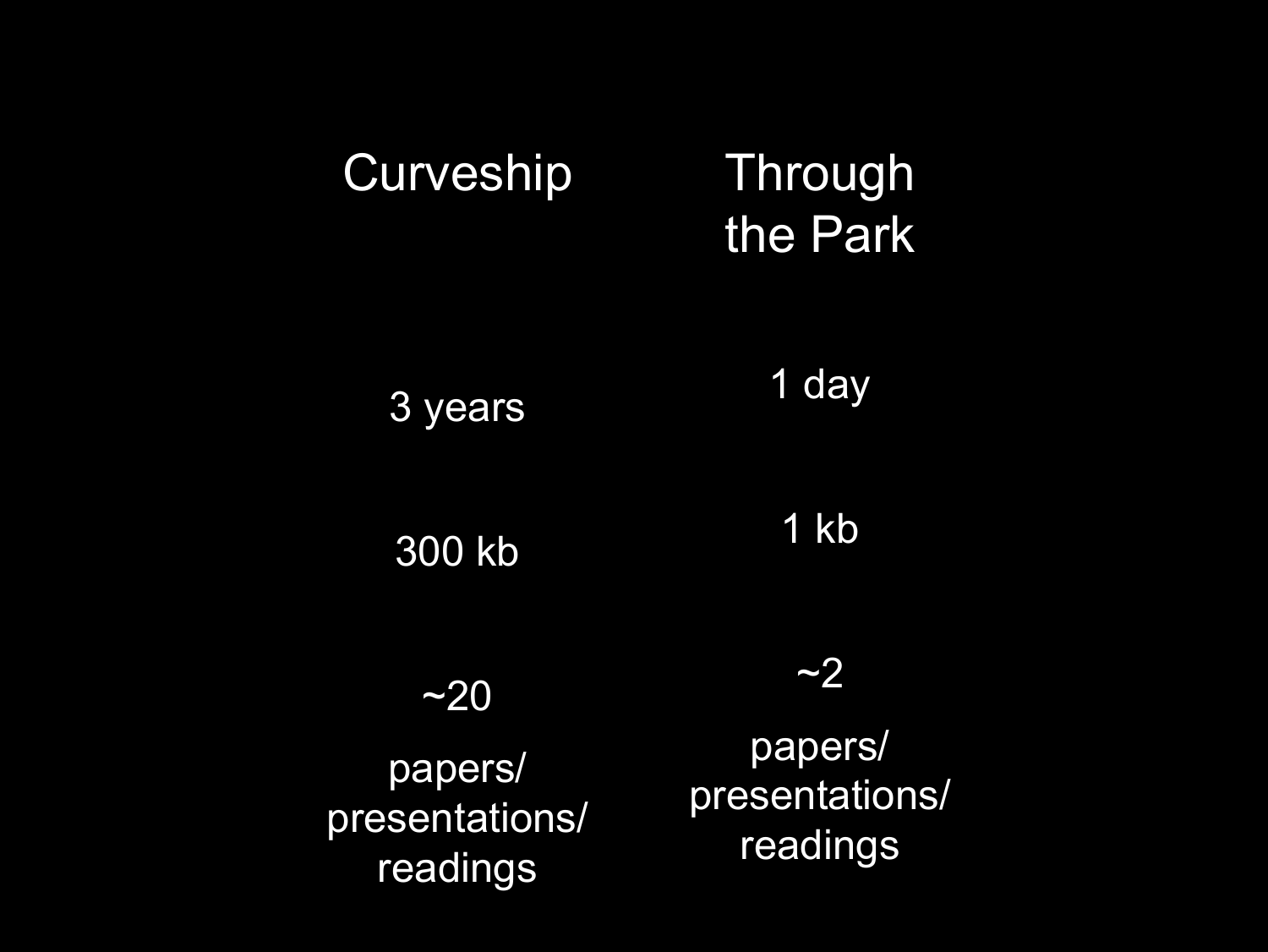## A Technical Report at http://trope-tank.mit.edu

### $XS, S, M, L$ Creative Text Generators of Different Scales

### Nick Montfort

January 2012

TROPE-12-02

### Abstract

Creative text generation projects of different sizes (in terms of lines of code and length of development time) are described. "Extra-small," "small," "medium," and "large" projects are discussed as participating in the practice of creative computing differently.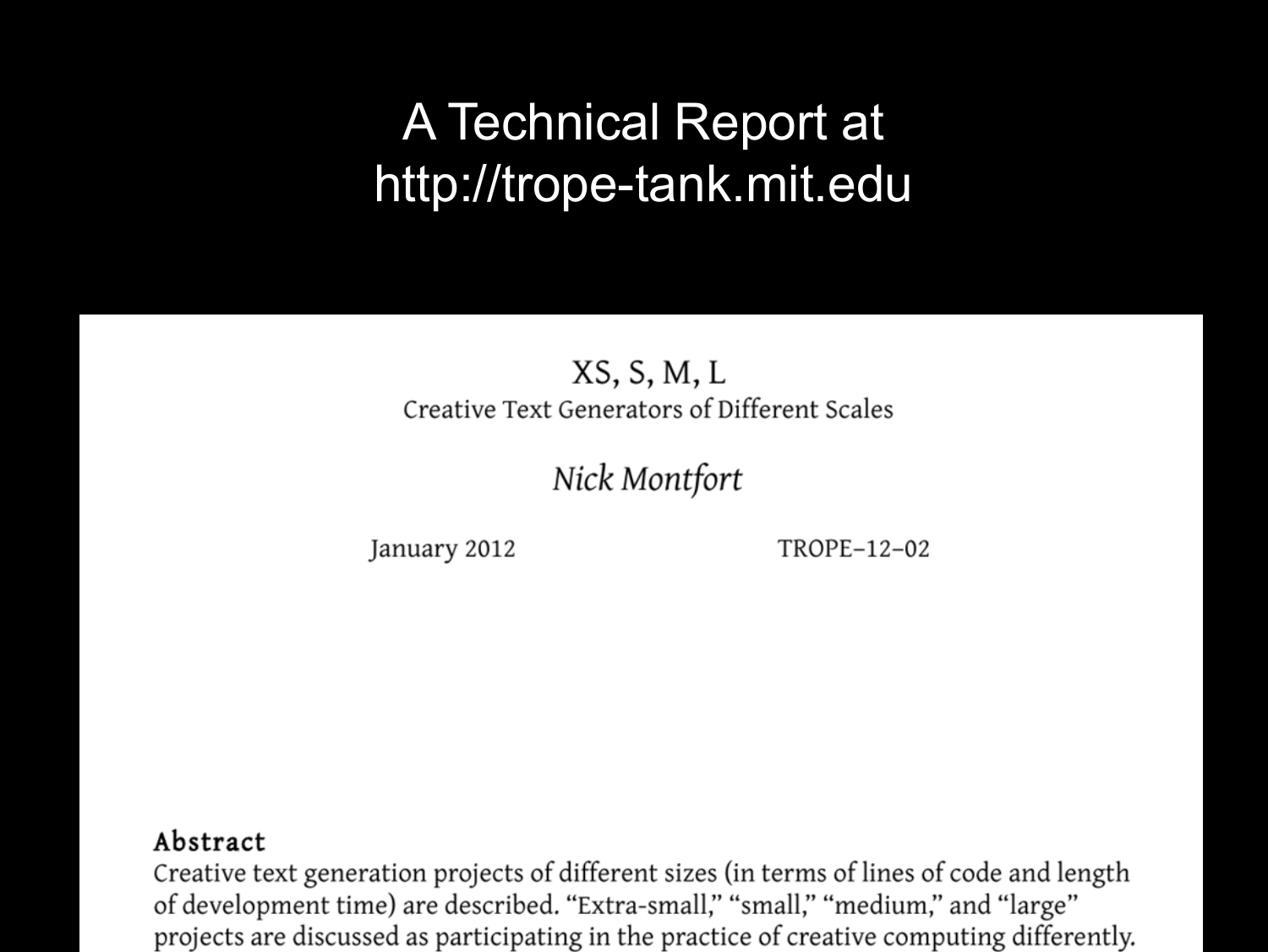### Why Keep Operationalizing?

Implementing a humanistic theory in a computer system almost always tests the theory and suggests refinements.

Creative production can help test implementations, particularly ones in poetic or narrative domains.

Operationalized theories open up new artistic possibilities.

Theories can challenge us to learn more about